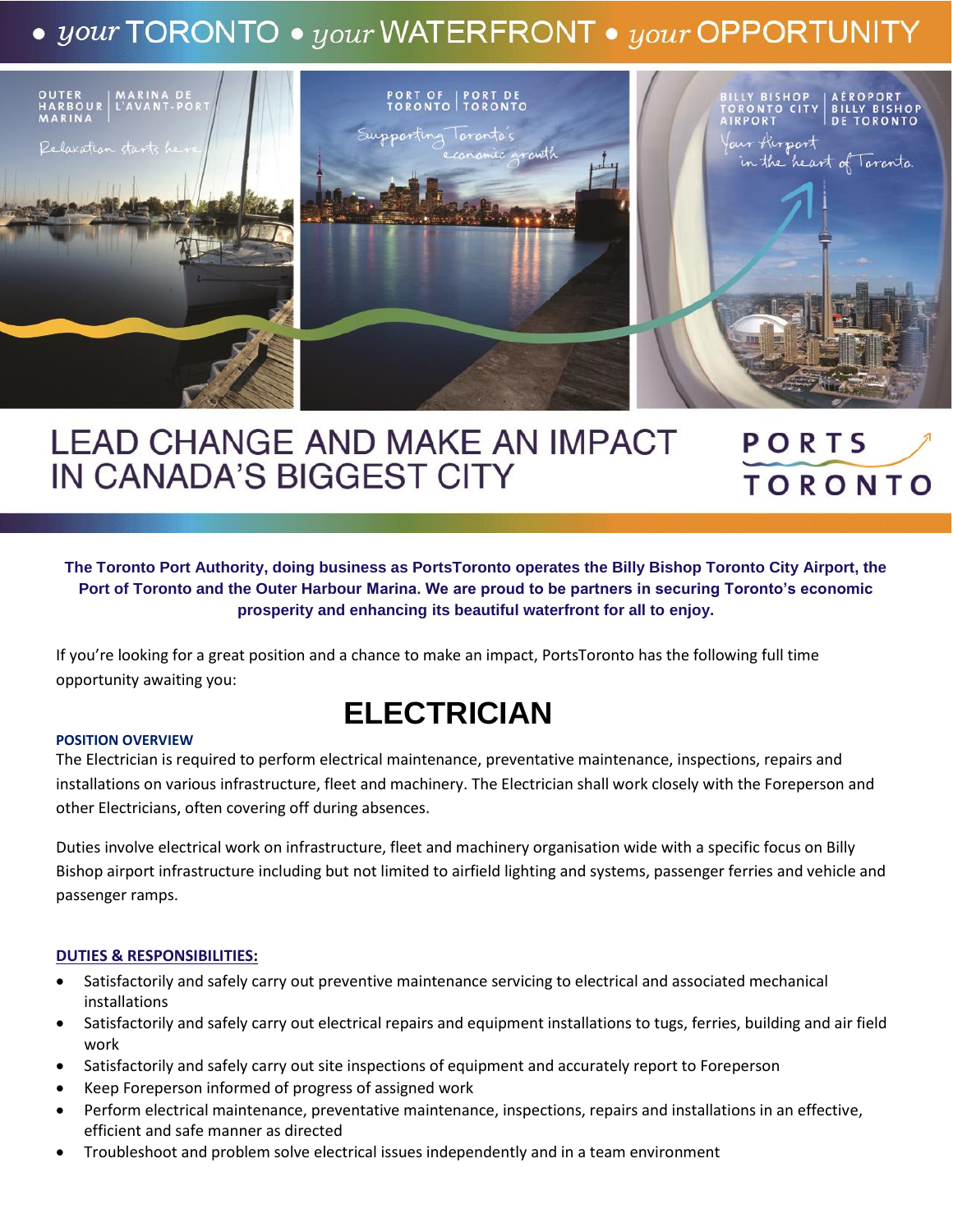- Ensure all work is carried out in compliance with all applicable governing codes including but not limited to the Ontario Electric code, CSA Z462 and 463
- Perform work in a safe, organised, professional manner and maintain a safe work environment
- Perform inspections, maintenance and repairs on airport lighting systems in an airport environment
- Perform electrical inspections, maintenance and repairs on active/operational marine equipment
- Inspect, maintain and repair Ship Channel Bridge electrical equipment, machinery and systems
- Inspect, maintain and repair navigational lights and buoys
- Must adhere to all PortsToronto policies and procedures
- Must comply with all Safety and Health policies, procedures, and legislated requirements and must wear designated safety equipment
- Other duties as assigned by PortsToronto

# **ABILITIES:**

- Must have knowledge of legislated safety requirements
- Must have working knowledge of Ontario electrical codes
- Must be able to read and correctly interpret construction and schematic drawings for electrical and associated mechanical installations
- Must be able to understand and apply knowledge of electrical and associated mechanical repair work
- Must have working knowledge of repair procedures for electrical installations
- Must be able to obtain and maintain a RAIC (Restricted Area Identity Card) security clearance
- Must be able to work independently with limited supervision
- Must be able to communicate clearly and concisely directly and via electronic communication devices
- Must be in good physical condition, able to work indoors and outdoors in all weather conditions
- Must be familiar/adhere to Lockout-tag-out and working with Electrical Energy procedures
- Must be familiar with safe operating procedures
- Must be and able to climb and work at heights up to 200 feet
- Able to lift up to 25 Kgs (50 Lbs) floor to waist
- Able to swim and tread water for two (2) minutes is recommended
- Full vaccination with Health Canada approved Covid-19 vaccine is mandatory

# **QUALIFICATIONS:**

- Must be a licensed 309A Electrician, or Red Seal Construction Electrician (interprovincial certificate)
- Must supply and use own electrical hand tools
- Must possess a recognized First Aid Certificate
- Valid Class "G" Driver's License
- Related trade licenses such as Master Electrician will be considered an asset
- Confirmation of Full Vaccination will be required

This is a unionized position with CUPE Local 416.

**RATE OF PAY**: \$46.25 per hour **HOURS OF WORK**: 7.5 hours per day between 0700 – 1800 5 days per week. Shift work, weekends and holidays may all be required.

**WORK LOCATION**: 23 Unwin Ave., Toronto, ON M5A 1A1 \*NOTE: Must have own transportation to work location.

**Interested and qualified candidates are invited to e-mail a resume along with a covering letter outlining how your experience supports our position requirements to:** [careers@portstoronto.com](mailto:careers@portstoronto.com) In the Subject Line state**: Electrician**

We thank all applicants for their interest. However, only applicants selected for an interview will be contacted.